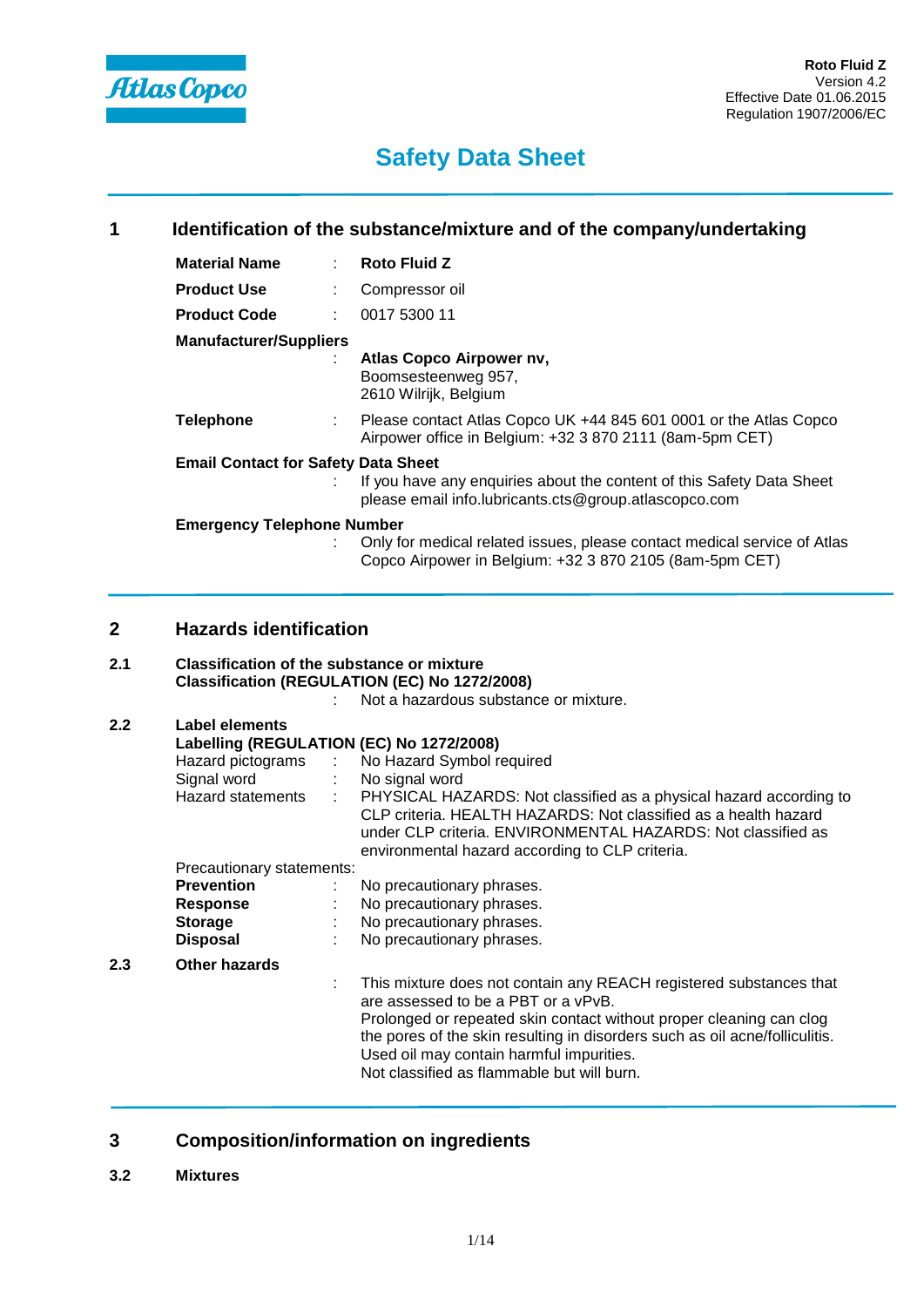

| Chemical nature | : Highly refined mineral oils and additives.<br>The highly refined mineral oil contains <3% (w/w) DMSO-extract,<br>according to IP346.<br>: * contains one or more of the following CAS-numbers (REACH<br>registration numbers): 64742-53-6 (01-2119480375-34), 64742-54-7<br>(01-2119484627-25), 64742-55-8 (01-2119487077-29), 64742-56-9<br>(01-2119480132-48), 64742-65-0 (01-2119471299-27), 68037-01-4<br>(01-2119486452-34), 72623-86-0 (01-2119474878-16), 72623-87-1<br>(01-2119474889-13), 8042-47-5 (01-2119487078-27), 848301-69-9<br>(01-0000020163-82). |
|-----------------|-----------------------------------------------------------------------------------------------------------------------------------------------------------------------------------------------------------------------------------------------------------------------------------------------------------------------------------------------------------------------------------------------------------------------------------------------------------------------------------------------------------------------------------------------------------------------|
|                 |                                                                                                                                                                                                                                                                                                                                                                                                                                                                                                                                                                       |

### **Hazardous components**

| <b>Chemical Name</b>                                                        | CAS-No.EC-No.<br><b>Registration number</b> | Classification<br>(REGULATION (EC)<br>No 1272/2008) | Concentration<br>[%] |
|-----------------------------------------------------------------------------|---------------------------------------------|-----------------------------------------------------|----------------------|
| Interchangeable low<br>viscosity base oil<br>(<20,5 cSt @40 $^{\circ}$ C) * |                                             | Asp. Tox.1; H304                                    | $0 - 90$             |

For explanation of abbreviations see section 16.

## **4 First aid measures**

### **4.1 Description of first aid measures**

|     | General advice             | Not expected to be a health hazard when used under normal<br>conditions.                                                                                                                                                 |
|-----|----------------------------|--------------------------------------------------------------------------------------------------------------------------------------------------------------------------------------------------------------------------|
|     | Protection of first-aiders |                                                                                                                                                                                                                          |
|     |                            | When administering first aid, ensure that you are wearing the<br>appropriate personal protective equipment according to the incident,<br>injury and surroundings.                                                        |
|     | If inhaled<br>÷            | No treatment necessary under normal conditions of use.<br>If symptoms persist, obtain medical advice.                                                                                                                    |
|     | In case of skin contact:   | Remove contaminated clothing. Flush exposed area with water and<br>follow by washing with soap if available.<br>If persistent irritation occurs, obtain medical attention.                                               |
|     | In case of eye contact     |                                                                                                                                                                                                                          |
|     | If swallowed               | Flush eye with copious quantities of water.<br>If persistent irritation occurs, obtain medical attention.<br>In general no treatment is necessary unless large quantities are<br>swallowed, however, get medical advice. |
| 4.2 |                            | Most important symptoms and effects, both acute and delayed                                                                                                                                                              |
|     | Symptoms                   | Oil acne/folliculitis signs and symptoms may include formation of black<br>pustules and spots on the skin of exposed areas.<br>Ingestion may result in nausea, vomiting and/or diarrhoea.                                |
| 4.3 |                            | Indication of any immediate medical attention and special treatment needed                                                                                                                                               |
|     | Treatment                  | Notes to doctor/physician:<br>Treat symptomatically.                                                                                                                                                                     |

## **5 Firefighting measures**

**5.1 Extinguishing media**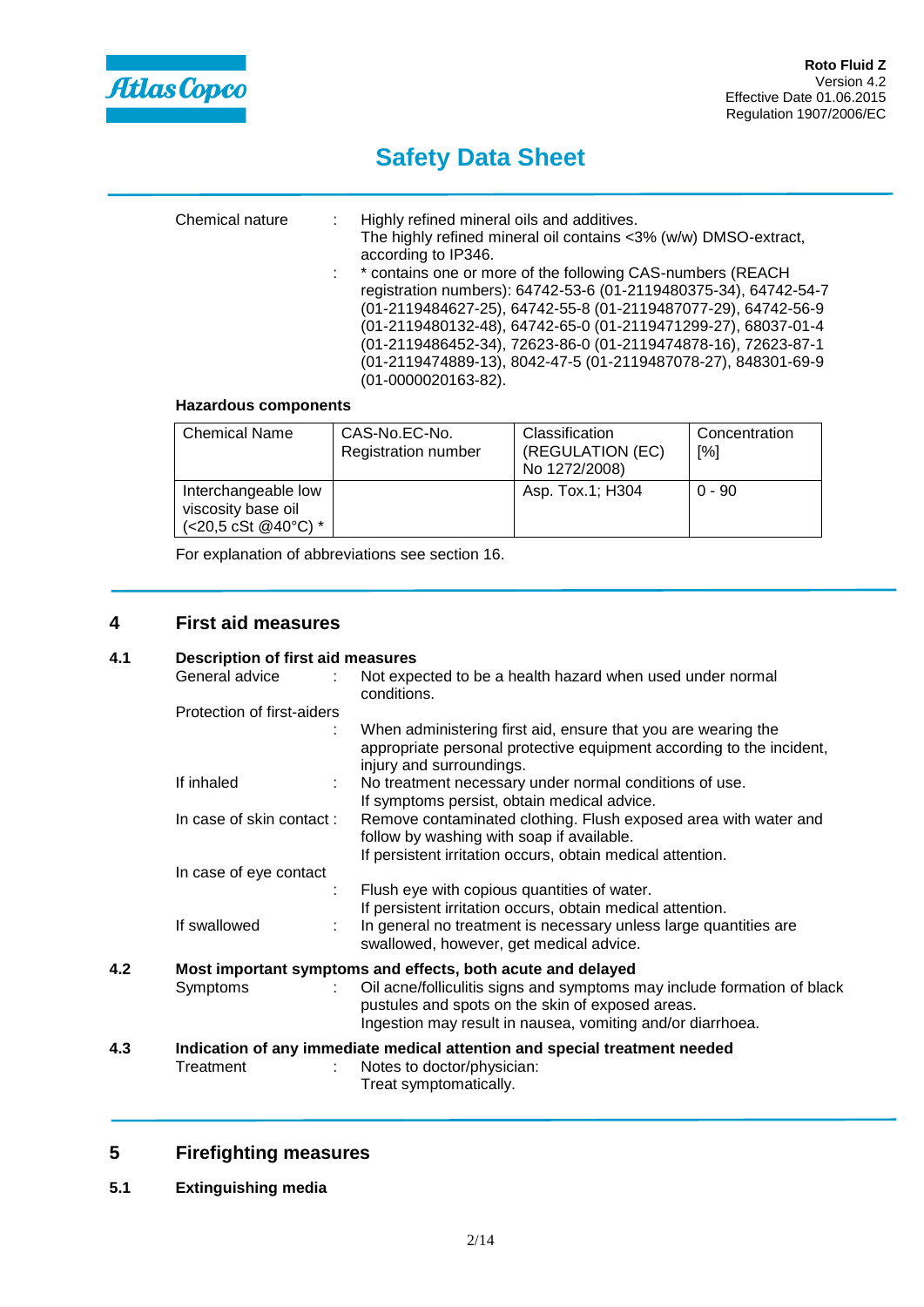

Suitable extinguishing media

: Foam, water spray or fog. Dry chemical powder, carbon dioxide, sand or earth may be used for small fires only.

Unsuitable extinguishing media

Do not use water in a jet.

## **5.2 Special hazards arising from the substance or mixture**

Specific hazards during firefighting

: Hazardous combustion products may include: A complex mixture of airborne solid and liquid particulates and gases (smoke). Carbon monoxide may be evolved if incomplete combustion occurs. Unidentified organic and inorganic compounds.

### **5.3 Advice for firefighters**

Special protective equipment for firefighters

Proper protective equipment including chemical resistant gloves are to be worn; chemical resistant suit is indicated if large contact with spilled product is expected. Self-Contained Breathing Apparatus must be worn when approaching a fire in a confined space. Select fire fighter's clothing approved to relevant Standards (e.g. Europe: EN469).

Specific extinguishing methods

: Use extinguishing measures that are appropriate to local circumstances and the surrounding environment.

### **6 Accidental release measures**

**6.1 Personal precautions, protective equipment and emergency procedures** Personal precautions

- : 6.1.1 For non emergency personnel: Avoid contact with skin and eyes.
- 6.1.2 For emergency responders:
- Avoid contact with skin and eyes.
- 

### **6.2 Environmental precautions**

Environmental precautions

- : Use appropriate containment to avoid environmental contamination. Prevent from spreading or entering drains, ditches or rivers by using sand, earth, or other appropriate barriers. Local authorities should be advised if significant spillages cannot be
	- contained.

## **6.3 Methods and materials for containment and cleaning up**

Methods for cleaning up

- Slippery when spilt. Avoid accidents, clean up immediately. Prevent from spreading by making a barrier with sand, earth or other containment material. Reclaim liquid directly or in an absorbent. Soak up residue with an absorbent such as clay, sand or other suitable
- material and dispose of properly.

### **6.4 Reference to other sections**

For guidance on selection of personal protective equipment see Chapter 8 of this Safety Data Sheet., For guidance on disposal of spilled material see Chapter 13 of this Safety Data Sheet.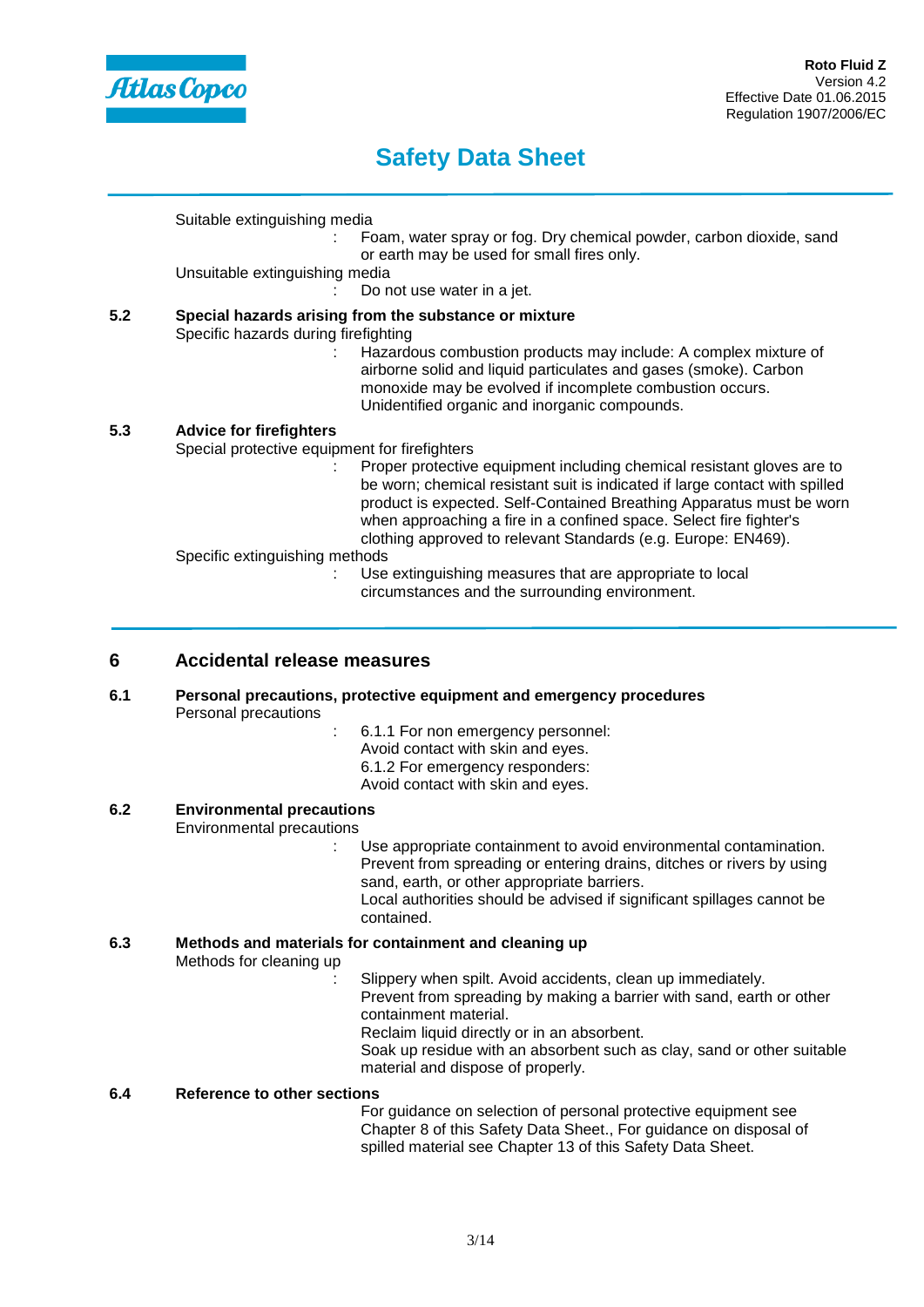

## **7 Handling and storage**

|     | General Precautions :                                           |   | Use local exhaust ventilation if there is risk of inhalation of vapours,<br>mists or aerosols.<br>Use the information in this data sheet as input to a risk assessment of<br>local circumstances to help determine appropriate controls for safe<br>handling, storage and disposal of this material.                                                                                                                                                                                                                                          |
|-----|-----------------------------------------------------------------|---|-----------------------------------------------------------------------------------------------------------------------------------------------------------------------------------------------------------------------------------------------------------------------------------------------------------------------------------------------------------------------------------------------------------------------------------------------------------------------------------------------------------------------------------------------|
| 7.1 | <b>Precautions for safe handling</b><br>Advice on safe handling |   | Avoid prolonged or repeated contact with skin.<br>Avoid inhaling vapour and/or mists.<br>When handling product in drums, safety footwear should be worn and<br>proper handling equipment should be used.                                                                                                                                                                                                                                                                                                                                      |
|     | <b>Product Transfer</b>                                         | ÷ | Properly dispose of any contaminated rags or cleaning materials in<br>order to prevent fires.<br>This material has the potential to be a static accumulator. Proper<br>grounding and bonding procedures should be used during all bulk<br>transfer operations.                                                                                                                                                                                                                                                                                |
| 7.2 | Other data                                                      |   | Conditions for safe storage, including any incompatibilities<br>Keep container tightly closed and in a cool, well-ventilated place. Use<br>properly labeled and closable containers.<br>Store at ambient temperature.<br>Refer to section 15 for any additional specific legislation covering the<br>packaging and storage of this product.<br>The storage of this product may be subject to the Control of Pollution<br>(Oil Storage) (England) Regulations. Further guidance may be obtained<br>from the local environmental agency office. |
|     | Packaging material                                              | ÷ | Suitable material: For containers or container linings, use mild steel or<br>high density polyethylene.<br>Unsuitable material: PVC.                                                                                                                                                                                                                                                                                                                                                                                                          |
|     | <b>Container Advice</b>                                         |   | Polyethylene containers should not be exposed to high temperatures<br>because of possible risk of distortion.                                                                                                                                                                                                                                                                                                                                                                                                                                 |
| 7.3 | Specific end use(s)<br>Specific use(s)                          |   | Not applicable                                                                                                                                                                                                                                                                                                                                                                                                                                                                                                                                |
|     |                                                                 |   |                                                                                                                                                                                                                                                                                                                                                                                                                                                                                                                                               |

## **8 Exposure controls/personal protection**

## **8.1 Control parameters**

#### **Occupational Exposure Limits**

| Components        | CAS-No. | Value type (Form<br>of exposure) | Control<br>parameters | <b>Basis</b>                                  |
|-------------------|---------|----------------------------------|-----------------------|-----------------------------------------------|
| Oil mist, mineral |         | TWA                              | 5 mg/m $3$            | US. ACGIH<br><b>Threshold Limit</b><br>Values |

**Biological occupational exposure limits** No biological limit allocated. **Monitoring Methods**

> Monitoring of the concentration of substances in the breathing zone of workers or in the general workplace may be required to confirm compliance with an OEL and adequacy of exposure controls. For some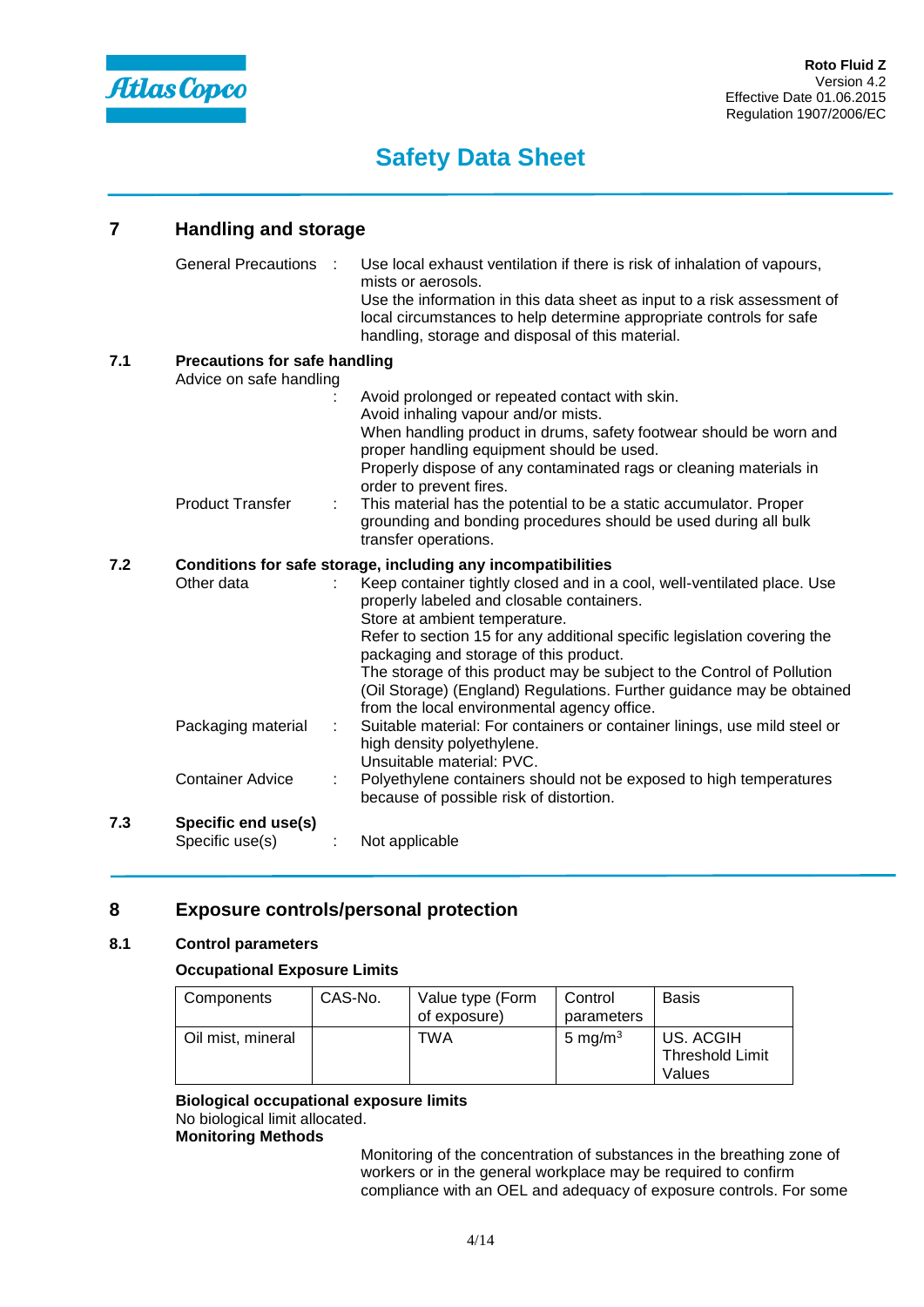

|     |                                                         | substances biological monitoring may also be appropriate.                                                                                                                                                                                                                                                                                                                                                                                                                                                                                                                                                                                                                                                                                                                                                                                                                                                                           |
|-----|---------------------------------------------------------|-------------------------------------------------------------------------------------------------------------------------------------------------------------------------------------------------------------------------------------------------------------------------------------------------------------------------------------------------------------------------------------------------------------------------------------------------------------------------------------------------------------------------------------------------------------------------------------------------------------------------------------------------------------------------------------------------------------------------------------------------------------------------------------------------------------------------------------------------------------------------------------------------------------------------------------|
|     |                                                         | Validated exposure measurement methods should be applied by a<br>competent person and samples analysed by an accredited laboratory.                                                                                                                                                                                                                                                                                                                                                                                                                                                                                                                                                                                                                                                                                                                                                                                                 |
|     |                                                         | Examples of sources of recommended exposure measurement<br>methods are given below or contact the supplier. Further national<br>methods may be available.                                                                                                                                                                                                                                                                                                                                                                                                                                                                                                                                                                                                                                                                                                                                                                           |
|     |                                                         | National Institute of Occupational Safety and Health (NIOSH), USA:<br>Manual of Analytical Methods http://www.cdc.gov/niosh/                                                                                                                                                                                                                                                                                                                                                                                                                                                                                                                                                                                                                                                                                                                                                                                                        |
|     |                                                         | Occupational Safety and Health Administration (OSHA), USA:<br>Sampling and Analytical Methods http://www.osha.gov/                                                                                                                                                                                                                                                                                                                                                                                                                                                                                                                                                                                                                                                                                                                                                                                                                  |
|     |                                                         | Health and Safety Executive (HSE), UK: Methods for the Determination<br>of Hazardous Substances http://www.hse.gov.uk/                                                                                                                                                                                                                                                                                                                                                                                                                                                                                                                                                                                                                                                                                                                                                                                                              |
|     |                                                         | Institut für Arbeitsschutz Deutschen Gesetzlichen Unfallversicherung<br>(IFA), Germany http://www.dguv.de/inhalt/index.jsp                                                                                                                                                                                                                                                                                                                                                                                                                                                                                                                                                                                                                                                                                                                                                                                                          |
|     |                                                         | L'Institut National de Recherche et de Securité, (INRS), France<br>http://www.inrs.fr/accueil                                                                                                                                                                                                                                                                                                                                                                                                                                                                                                                                                                                                                                                                                                                                                                                                                                       |
| 8.2 | <b>Exposure controls</b><br><b>Engineering measures</b> |                                                                                                                                                                                                                                                                                                                                                                                                                                                                                                                                                                                                                                                                                                                                                                                                                                                                                                                                     |
|     |                                                         | The level of protection and types of controls necessary will vary<br>depending upon potential exposure conditions. Select controls based<br>on a risk assessment of local circumstances. Appropriate measures<br>include:<br>Adequate ventilation to control airborne concentrations.<br>Where material is heated, sprayed or mist formed, there is greater                                                                                                                                                                                                                                                                                                                                                                                                                                                                                                                                                                         |
|     | General Information                                     | potential for airborne concentrations to be generated.<br>Define procedures for safe handling and maintenance of controls.<br>÷.<br>Educate and train workers in the hazards and control measures<br>relevant to normal activities associated with this product.<br>Ensure appropriate selection, testing and maintenance of equipment<br>used to control exposure, e.g. personal protective equipment, local<br>exhaust ventilation.<br>Drain down system prior to equipment break-in or maintenance.<br>Retain drain downs in sealed storage pending disposal or subsequent<br>recycle.<br>Always observe good personal hygiene measures, such as washing<br>hands after handling the material and before eating, drinking, and/or<br>smoking. Routinely wash work clothing and protective equipment to<br>remove contaminants. Discard contaminated clothing and footwear that<br>cannot be cleaned. Practice good housekeeping. |
|     | Personal protective equipment                           |                                                                                                                                                                                                                                                                                                                                                                                                                                                                                                                                                                                                                                                                                                                                                                                                                                                                                                                                     |
|     |                                                         | The provided information is made in consideration of the PPE directive<br>(Council Directive 89/686/EEC) and the CEN European Committee for<br>Standardisation (CEN) standards.<br>Personal protective equipment (PPE) should meet recommended<br>national standards. Check with PPE suppliers.                                                                                                                                                                                                                                                                                                                                                                                                                                                                                                                                                                                                                                     |
|     | Eye protection                                          | If material is handled such that it could be splashed into eyes,<br>÷<br>protective eyewear is recommended.<br>Approved to EU Standard EN166.                                                                                                                                                                                                                                                                                                                                                                                                                                                                                                                                                                                                                                                                                                                                                                                       |
|     | Hand protection                                         |                                                                                                                                                                                                                                                                                                                                                                                                                                                                                                                                                                                                                                                                                                                                                                                                                                                                                                                                     |
|     | Remarks                                                 | Where hand contact with the product may occur the use of gloves<br>approved to relevant standards (e.g. Europe: EN374, US: F739) made                                                                                                                                                                                                                                                                                                                                                                                                                                                                                                                                                                                                                                                                                                                                                                                               |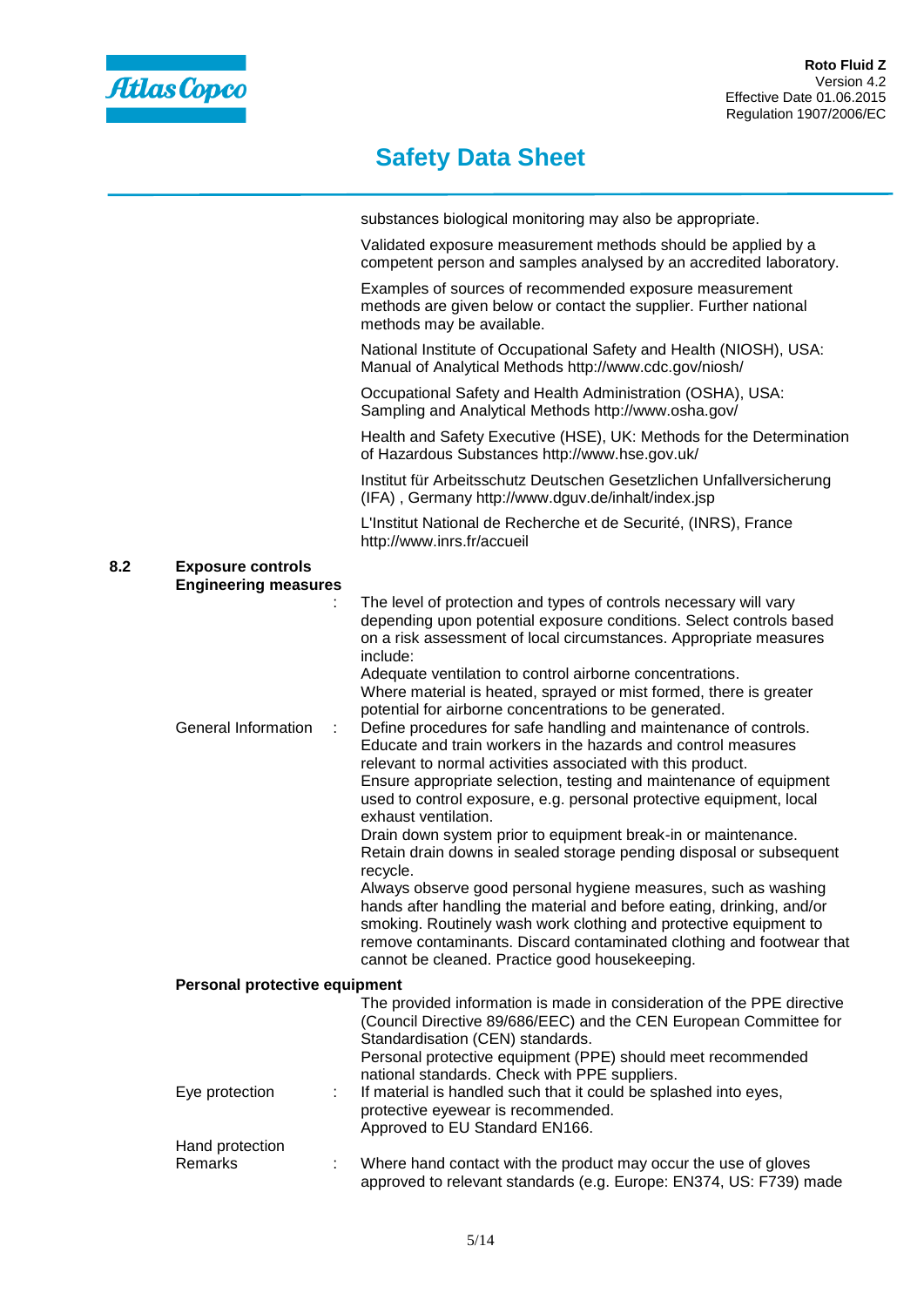

|                                        | from the following materials may provide suitable chemical protection.<br>PVC, neoprene or nitrile rubber gloves Suitability and durability of a<br>glove is dependent on usage, e.g. frequency and duration of contact,<br>chemical resistance of glove material, dexterity. Always seek advice<br>from glove suppliers. Contaminated gloves should be replaced.<br>Personal hygiene is a key element of effective hand care. Gloves must<br>only be worn on clean hands. After using gloves, hands should be<br>washed and dried thoroughly. Application of a non-perfumed<br>moisturizer is recommended.                                                                                                                             |
|----------------------------------------|-----------------------------------------------------------------------------------------------------------------------------------------------------------------------------------------------------------------------------------------------------------------------------------------------------------------------------------------------------------------------------------------------------------------------------------------------------------------------------------------------------------------------------------------------------------------------------------------------------------------------------------------------------------------------------------------------------------------------------------------|
|                                        | For continuous contact we recommend gloves with breakthrough time<br>of more than 240 minutes with preference for > 480 minutes where<br>suitable gloves can be identified. For short-term/splash protection we<br>recommend the same, but recognize that suitable gloves offering this<br>level of protection may not be available and in this case a lower<br>breakthrough time maybe acceptable so long as appropriate<br>maintenance and replacement regimes are followed. Glove thickness is<br>not a good predictor of glove resistance to a chemical as it is<br>dependent on the exact composition of the glove material. Glove<br>thickness should be typically greater than 0.35 mm depending on the<br>glove make and model. |
| Skin and body protection               |                                                                                                                                                                                                                                                                                                                                                                                                                                                                                                                                                                                                                                                                                                                                         |
|                                        | Skin protection is not ordinarily required beyond standard work<br>clothes.                                                                                                                                                                                                                                                                                                                                                                                                                                                                                                                                                                                                                                                             |
|                                        | It is good practice to wear chemical resistant gloves.                                                                                                                                                                                                                                                                                                                                                                                                                                                                                                                                                                                                                                                                                  |
| Respiratory protection                 | No respiratory protection is ordinarily required under normal                                                                                                                                                                                                                                                                                                                                                                                                                                                                                                                                                                                                                                                                           |
|                                        | conditions of use.                                                                                                                                                                                                                                                                                                                                                                                                                                                                                                                                                                                                                                                                                                                      |
|                                        | In accordance with good industrial hygiene practices, precautions<br>should be taken to avoid breathing of material.                                                                                                                                                                                                                                                                                                                                                                                                                                                                                                                                                                                                                    |
|                                        | If engineering controls do not maintain airborne concentrations to a<br>level which is adequate to protect worker health, select respiratory<br>protection equipment suitable for the specific conditions of use and<br>meeting relevant legislation.<br>Check with respiratory protective equipment suppliers.<br>Where air-filtering respirators are suitable, select an appropriate                                                                                                                                                                                                                                                                                                                                                  |
|                                        | combination of mask and filter.<br>Select a filter suitable for combined particulate/organic gases and<br>vapours [Type A/Type P boiling point > 65°C (149°F)] meeting<br>EN14387 and EN143.                                                                                                                                                                                                                                                                                                                                                                                                                                                                                                                                            |
| Thermal hazards<br>Hygiene measures    | Not applicable<br>Exposure to this product should be reduced as low as reasonably<br>practicable. Reference should be made to the Health and Safety<br>Executive's publication "COSHH Essentials".                                                                                                                                                                                                                                                                                                                                                                                                                                                                                                                                      |
| <b>Environmental exposure controls</b> |                                                                                                                                                                                                                                                                                                                                                                                                                                                                                                                                                                                                                                                                                                                                         |
| General advice                         | Take appropriate measures to fulfill the requirements of relevant<br>environmental protection legislation. Avoid contamination of the<br>environment by following advice given in Chapter 6. If necessary,<br>prevent undissolved material from being discharged to waste water.                                                                                                                                                                                                                                                                                                                                                                                                                                                        |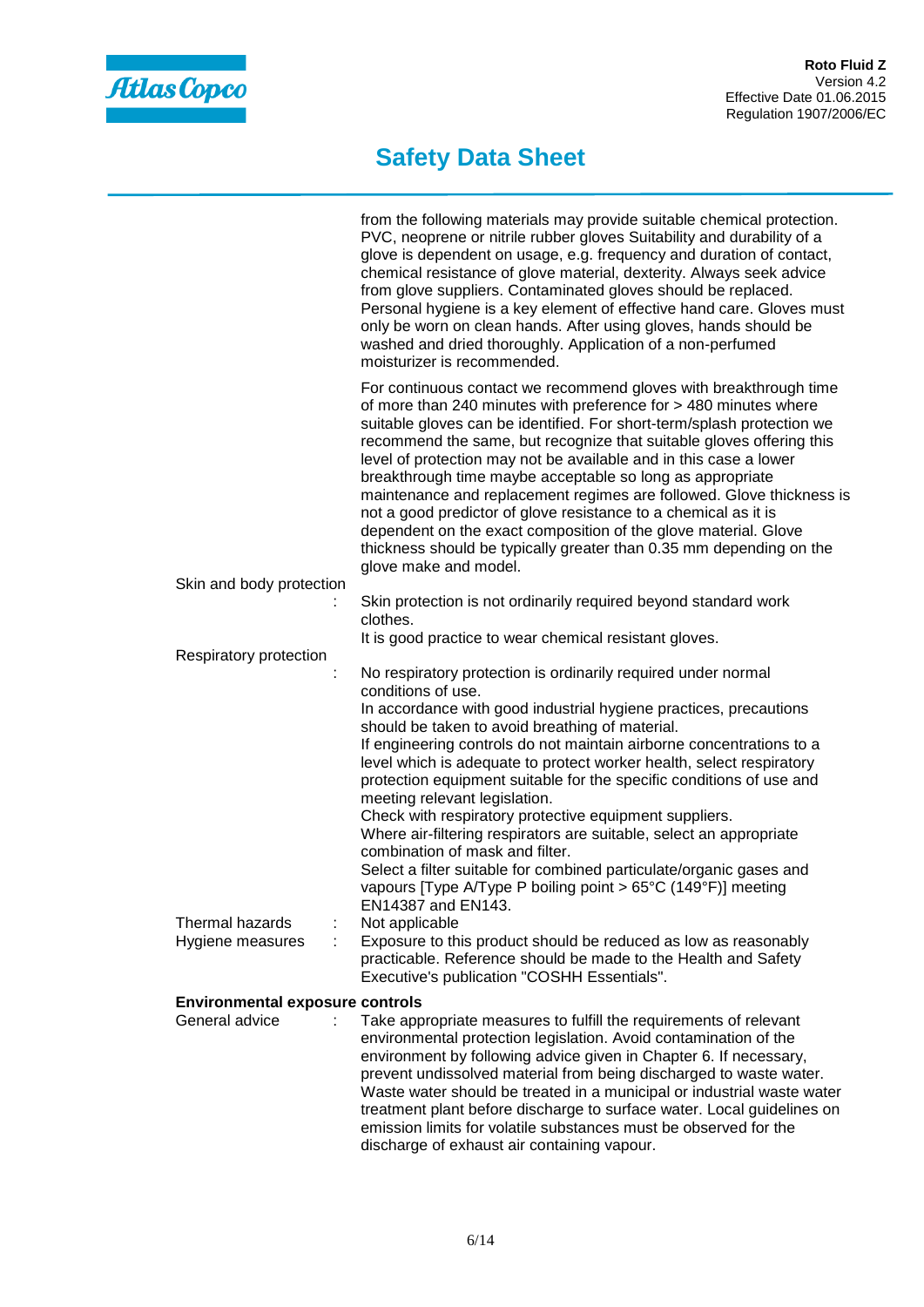

## **9 Physical and chemical properties**

| 9.1 |                                         |                             | Information on basic physical and chemical properties     |  |  |  |  |
|-----|-----------------------------------------|-----------------------------|-----------------------------------------------------------|--|--|--|--|
|     | Appearance                              |                             | Liquid at room temperature.                               |  |  |  |  |
|     | Colour                                  |                             | amber                                                     |  |  |  |  |
|     | Odour                                   |                             | Slight hydrocarbon                                        |  |  |  |  |
|     | <b>Odour Threshold</b>                  |                             | Data not available                                        |  |  |  |  |
|     | рH                                      |                             | Not applicable                                            |  |  |  |  |
|     | pour point                              |                             | -30 °CMethod: ASTM D97.                                   |  |  |  |  |
|     | Initial boiling point and boiling range |                             |                                                           |  |  |  |  |
|     |                                         |                             | > 280 °Cestimated value(s)                                |  |  |  |  |
|     | Flash point                             |                             | 247 °C                                                    |  |  |  |  |
|     |                                         |                             | Method: ASTM D92                                          |  |  |  |  |
|     | Evaporation rate                        |                             | Data not available                                        |  |  |  |  |
|     | Flammability (solid, gas)               |                             |                                                           |  |  |  |  |
|     |                                         |                             | Data not available                                        |  |  |  |  |
|     | Upper explosion limit                   | $\cdot$                     | Typical 10 %(V)                                           |  |  |  |  |
|     | Lower explosion limit                   |                             | Typical 1 $%$ (V)                                         |  |  |  |  |
|     | Vapour pressure                         |                             | < $0.5$ Pa (20 °C)                                        |  |  |  |  |
|     | estimated value(s)                      |                             |                                                           |  |  |  |  |
|     | Relative vapour density                 |                             |                                                           |  |  |  |  |
|     |                                         |                             | > 1estimated value(s)                                     |  |  |  |  |
|     | Relative density                        |                             | 0.860(15 °C)                                              |  |  |  |  |
|     | Density                                 |                             | 860 kg/m3 (15.0 °C)                                       |  |  |  |  |
|     |                                         |                             | Method: ASTM D4052                                        |  |  |  |  |
|     |                                         | Solubility(ies)             |                                                           |  |  |  |  |
|     |                                         | Water solubility:negligible |                                                           |  |  |  |  |
|     | Solubility in other solvents            |                             |                                                           |  |  |  |  |
|     |                                         |                             | Data not available                                        |  |  |  |  |
|     | Partition coefficient: n-octanol/water  |                             |                                                           |  |  |  |  |
|     |                                         |                             | Pow: > 6(based on information on similar products)        |  |  |  |  |
|     | Auto-ignition temperature               |                             |                                                           |  |  |  |  |
|     |                                         |                             | ><br>320 °C                                               |  |  |  |  |
|     | Viscosity                               |                             |                                                           |  |  |  |  |
|     | Viscosity, dynamic                      |                             | Data not available                                        |  |  |  |  |
|     | Viscosity, kinematic                    | ÷.                          | 68 mm2/s (40.0 °C)                                        |  |  |  |  |
|     |                                         |                             | Method: ASTM D445                                         |  |  |  |  |
|     | <b>Explosive properties</b>             | ÷.                          | Not classified                                            |  |  |  |  |
|     | Oxidizing properties                    |                             | Data not available                                        |  |  |  |  |
|     |                                         |                             |                                                           |  |  |  |  |
| 9.2 | <b>Other information</b>                |                             |                                                           |  |  |  |  |
|     | Conductivity                            |                             | This material is not expected to be a static accumulator. |  |  |  |  |
|     | Decomposition temperature               |                             |                                                           |  |  |  |  |
|     |                                         |                             | Data not available                                        |  |  |  |  |

## **10 Stability and reactivity**

| 10.1 | <b>Reactivity</b>         | The product does not pose any further reactivity hazards in addition to<br>those listed in the following sub-paragraph. |
|------|---------------------------|-------------------------------------------------------------------------------------------------------------------------|
| 10.2 | <b>Chemical stability</b> | Stable.<br>No hazardous reaction is expected when handled and stored according<br>to provisions                         |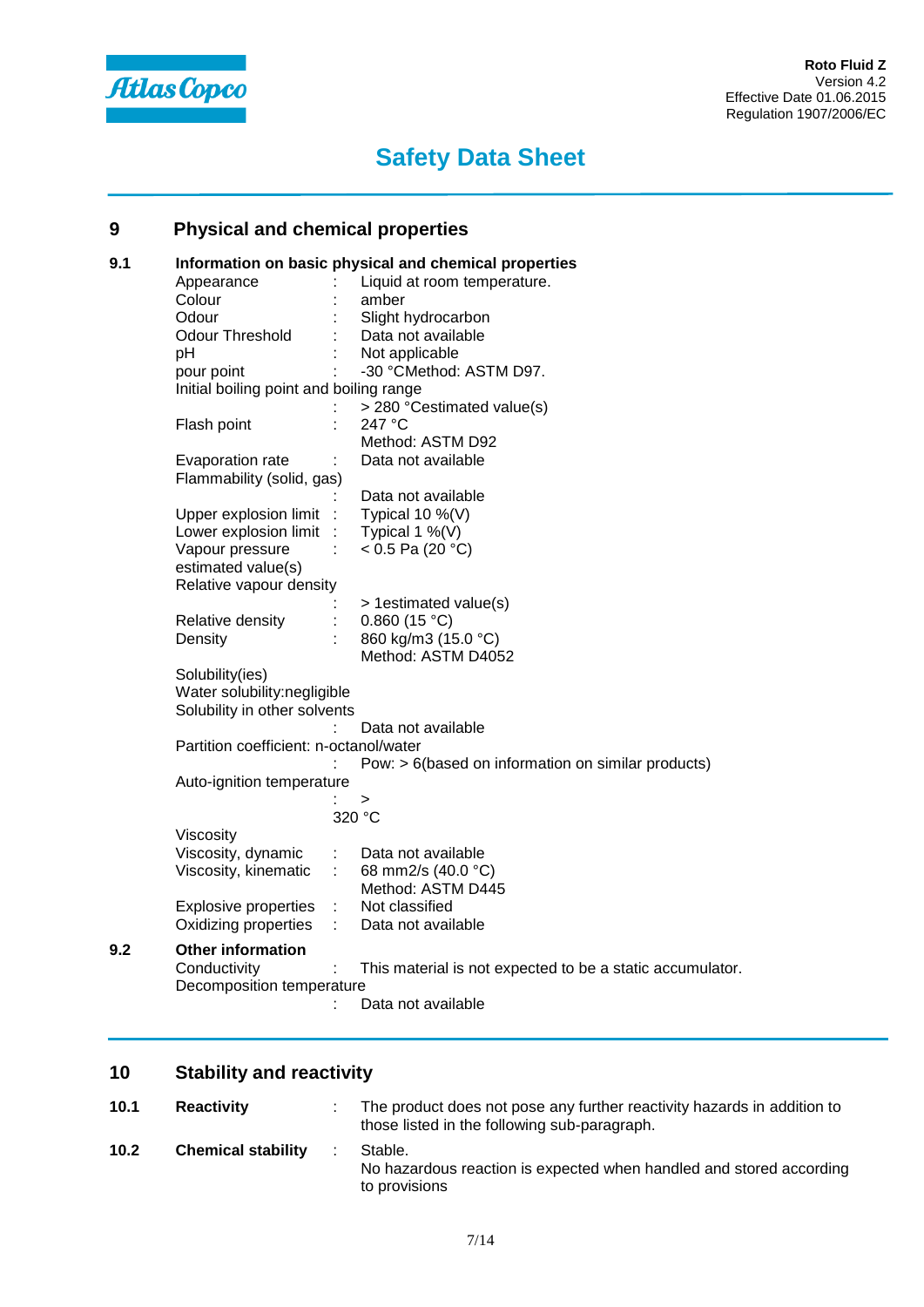

## **10.3 Possibility of hazardous reactions** Reacts with strong oxidising agents. **10.4 Conditions to avoid** : Extremes of temperature and direct sunlight. **10.5 Incompatible materials** : Strong oxidising agents. **10.6 Hazardous decomposition products** Hazardous decomposition products : Hazardous decomposition products are not expected to form during normal storage.

## **11 Toxicological information**

| 11.1 |                                                      | Information on toxicological effects |                                                                                                                                                                                                                                            |  |  |  |  |
|------|------------------------------------------------------|--------------------------------------|--------------------------------------------------------------------------------------------------------------------------------------------------------------------------------------------------------------------------------------------|--|--|--|--|
|      | Basis for assessment:                                |                                      | Information given is based on data on the components and the<br>toxicology of similar products. Unless indicated otherwise, the data<br>presented is representative of the product as a whole, rather than for<br>individual component(s). |  |  |  |  |
|      | Information on likely routes of exposure             |                                      |                                                                                                                                                                                                                                            |  |  |  |  |
|      |                                                      |                                      | Skin and eye contact are the primary routes of exposure although<br>exposure may occur following accidental ingestion.                                                                                                                     |  |  |  |  |
|      | <b>Acute toxicity</b><br>Product:                    |                                      |                                                                                                                                                                                                                                            |  |  |  |  |
|      | Acute oral toxicity                                  | ÷                                    | LD50 rat: $> 5,000$ mg/kg<br>Remarks: Expected to be of low toxicity:                                                                                                                                                                      |  |  |  |  |
|      | Acute inhalation toxicity                            |                                      |                                                                                                                                                                                                                                            |  |  |  |  |
|      |                                                      |                                      | Remarks: Not considered to be an inhalation hazard under normal<br>conditions of use.                                                                                                                                                      |  |  |  |  |
|      | Acute dermal toxicity :                              |                                      | LD50 Rabbit: $> 5,000$ mg/kg<br>Remarks: Expected to be of low toxicity:                                                                                                                                                                   |  |  |  |  |
|      | <b>Skin corrosion/irritation</b><br><b>Product:</b>  |                                      |                                                                                                                                                                                                                                            |  |  |  |  |
|      | Remarks                                              |                                      | Expected to be slightly irritating., Prolonged or repeated skin contact<br>without proper cleaning can clog the pores of the skin resulting in<br>disorders such as oil acne/folliculitis.                                                 |  |  |  |  |
|      | Product:                                             | Serious eye damage/eye irritation    |                                                                                                                                                                                                                                            |  |  |  |  |
|      | <b>Remarks</b>                                       |                                      | Expected to be slightly irritating.                                                                                                                                                                                                        |  |  |  |  |
|      | <b>Respiratory or skin sensitisation</b><br>Product: |                                      |                                                                                                                                                                                                                                            |  |  |  |  |
|      | <b>Remarks</b>                                       |                                      | For respiratory and skin sensitisation:, Not expected to be a sensitiser.                                                                                                                                                                  |  |  |  |  |
|      | <b>Germ cell mutagenicity</b><br><b>Product:</b>     |                                      |                                                                                                                                                                                                                                            |  |  |  |  |
|      | <b>Remarks</b>                                       | ÷                                    | Not considered a mutagenic hazard.                                                                                                                                                                                                         |  |  |  |  |
|      | Carcinogenicity<br><b>Product:</b>                   |                                      |                                                                                                                                                                                                                                            |  |  |  |  |
|      | Remarks                                              |                                      | Not expected to be carcinogenic.                                                                                                                                                                                                           |  |  |  |  |
|      | Remarks                                              | ÷                                    | Product contains mineral oils of types shown to be non-carcinogenic in<br>animal skin-painting studies., Highly refined mineral oils are not<br>classified as carcinogenic by the International Agency for Research on<br>Cancer (IARC).   |  |  |  |  |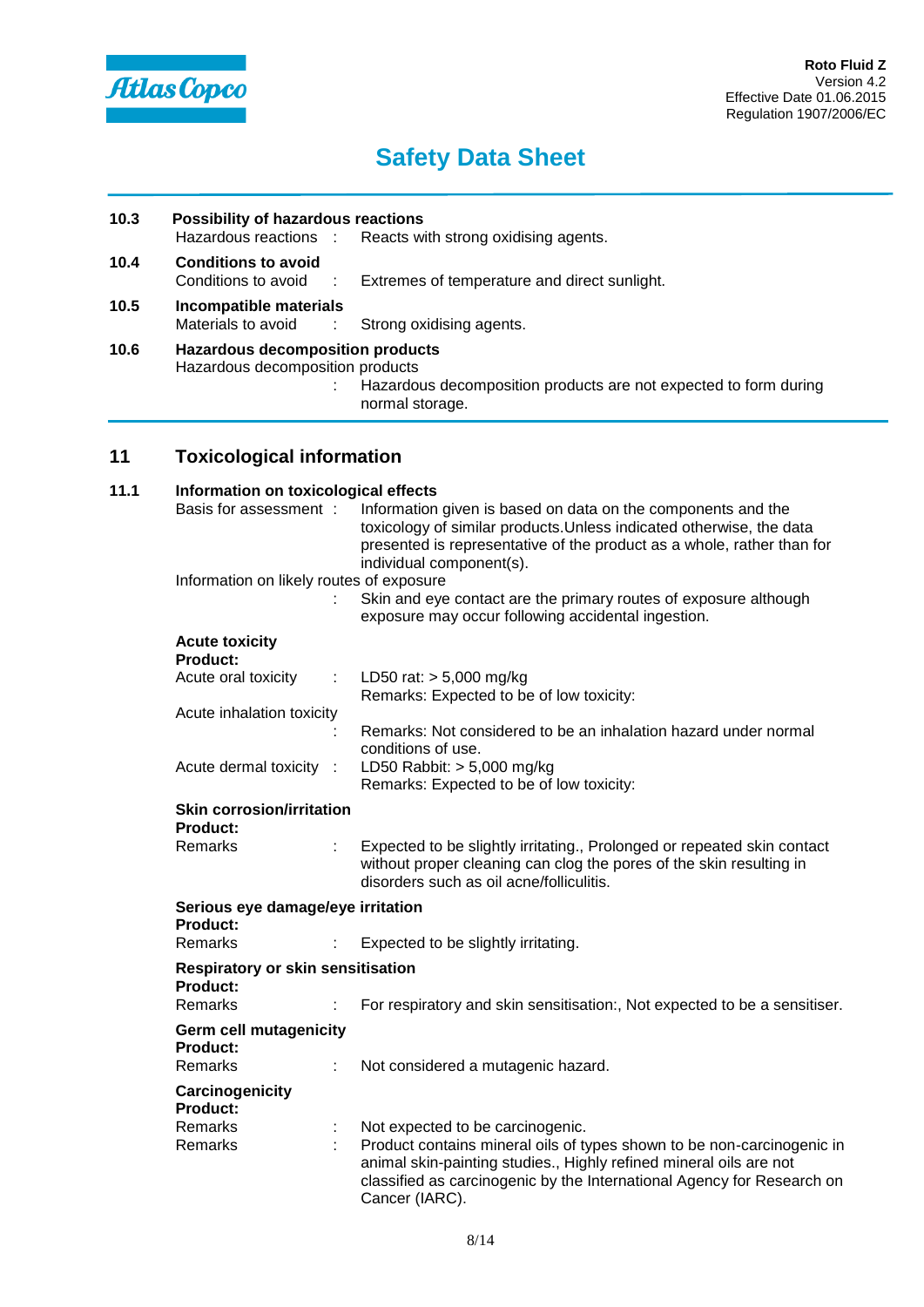

| Material                                    |              | <b>GHS/CLP Carcinogenicity Classification</b>                                                                                                                                                                                                                                                  |
|---------------------------------------------|--------------|------------------------------------------------------------------------------------------------------------------------------------------------------------------------------------------------------------------------------------------------------------------------------------------------|
| Highly refined mineral oil                  |              | No carcinogenicity classification.                                                                                                                                                                                                                                                             |
| <b>Reproductive toxicity</b><br>Product:    |              | Remarks: Not expected to impair fertility., Not expected to be a<br>developmental toxicant.                                                                                                                                                                                                    |
| <b>STOT - single exposure</b>               |              |                                                                                                                                                                                                                                                                                                |
| <b>Product:</b>                             |              |                                                                                                                                                                                                                                                                                                |
| <b>Remarks</b>                              |              | Not expected to be a hazard.                                                                                                                                                                                                                                                                   |
| <b>STOT - repeated exposure</b>             |              |                                                                                                                                                                                                                                                                                                |
| Product:<br><b>Remarks</b>                  |              | Not expected to be a hazard.                                                                                                                                                                                                                                                                   |
| <b>Aspiration toxicity</b>                  |              |                                                                                                                                                                                                                                                                                                |
| <b>Product</b>                              |              | Not considered an aspiration hazard.                                                                                                                                                                                                                                                           |
| <b>Further information</b><br>Product:      |              |                                                                                                                                                                                                                                                                                                |
| <b>Remarks</b>                              | as possible. | Used oils may contain harmful impurities that have accumulated during<br>use. The concentration of such impurities will depend on use and they<br>may present risks to health and the environment on disposal., ALL<br>used oil should be handled with caution and skin contact avoided as far |
| <b>Remarks</b><br>Remarks                   |              | Slightly irritating to respiratory system.<br>Classifications by other authorities under varying regulatory<br>frameworks may exist.                                                                                                                                                           |
| Summary on evaluation of the CMR properties |              |                                                                                                                                                                                                                                                                                                |
| Germ cell mutagenicity- Assessment          |              |                                                                                                                                                                                                                                                                                                |
|                                             | $1A/1B$ .    | This product does not meet the criteria for classification in categories                                                                                                                                                                                                                       |
| Carcinogenicity - Assessment                |              |                                                                                                                                                                                                                                                                                                |
|                                             | $1A/1B$ .    | This product does not meet the criteria for classification in categories                                                                                                                                                                                                                       |
| Reproductive toxicity - Assessment          |              |                                                                                                                                                                                                                                                                                                |
|                                             | $1A/1B$ .    | This product does not meet the criteria for classification in categories                                                                                                                                                                                                                       |

## **12 Ecological information**

### **12.1 Toxicity**

| Basis for assessment:                                             | Ecotoxicological data have not been determined specifically for this<br>product.                                                                                                                                |
|-------------------------------------------------------------------|-----------------------------------------------------------------------------------------------------------------------------------------------------------------------------------------------------------------|
|                                                                   | Information given is based on a knowledge of the components<br>and the ecotoxicology of similar products. Unless indicated otherwise,<br>the data presented is representative of the product as a whole, rather |
|                                                                   | than for individual component(s).(LL/EL/IL50 expressed as the nominal<br>amount of product required to prepare aqueous test extract).                                                                           |
| <b>Product:</b><br>$T$ and also the field $(A)$ and a translation |                                                                                                                                                                                                                 |

Toxicity to fish (Acute toxicity)

: Remarks: Expected to be practically non toxic: LL/EL/IL50 > 100 mg/l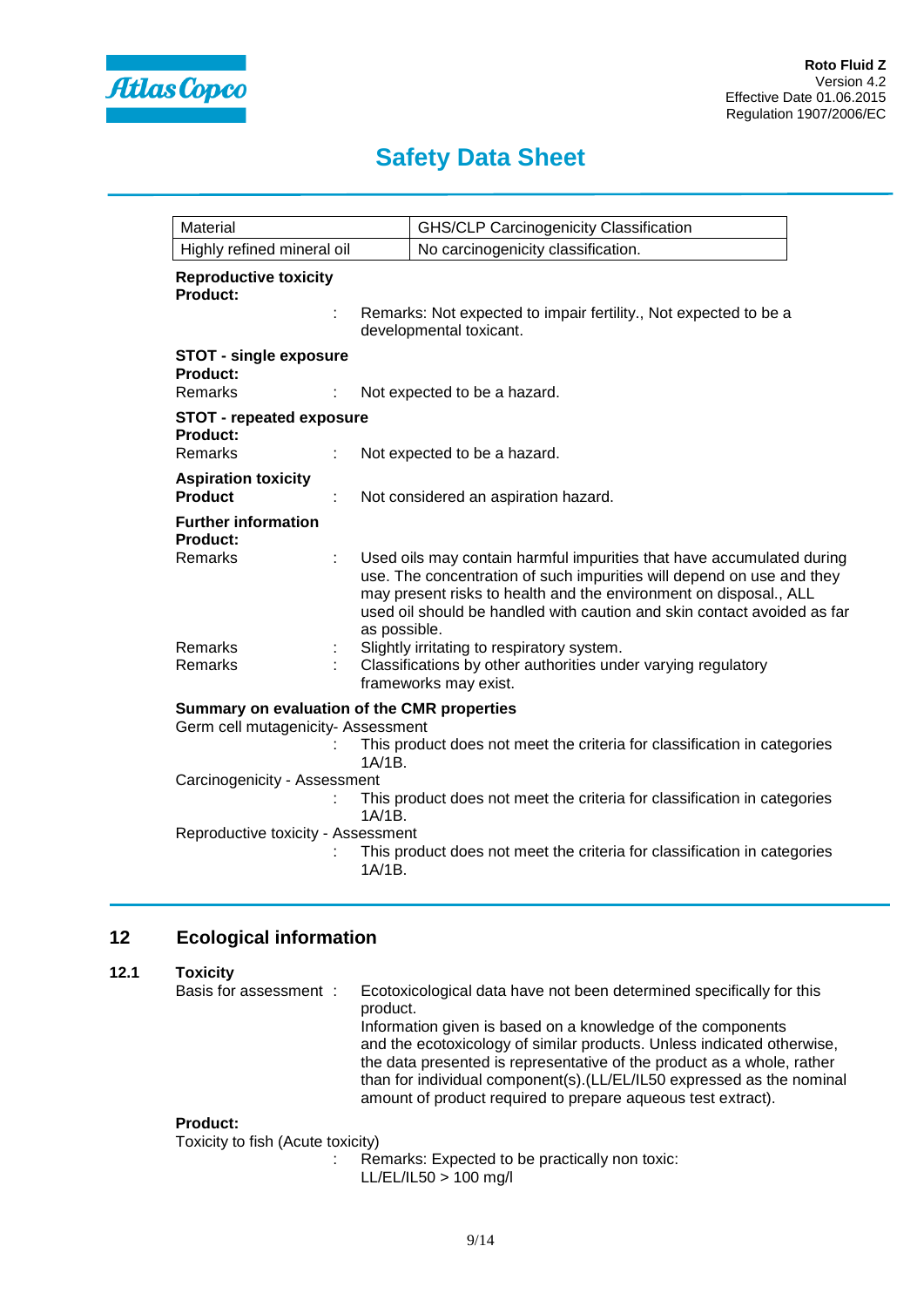

|      | Toxicity to crustacean (Acute toxicity)                      | Remarks: Expected to be practically non toxic:                                                                                                                                              |  |  |  |  |
|------|--------------------------------------------------------------|---------------------------------------------------------------------------------------------------------------------------------------------------------------------------------------------|--|--|--|--|
|      |                                                              | $LL/EL/IL50 > 100$ mg/l<br>Toxicity to algae/aquatic plants (Acute toxicity)<br>Remarks: Expected to be practically non toxic:<br>$LL/EL/IL50 > 100$ mg/l                                   |  |  |  |  |
|      | Toxicity to fish (Chronic toxicity)                          | Remarks: Data not available                                                                                                                                                                 |  |  |  |  |
|      | Toxicity to crustacean (Chronic toxicity)                    | Remarks: Data not available                                                                                                                                                                 |  |  |  |  |
|      | Toxicity to microorganisms (Acute toxicity)                  | Remarks: Data not available                                                                                                                                                                 |  |  |  |  |
| 12.2 | <b>Persistence and degradability</b><br><b>Product:</b>      |                                                                                                                                                                                             |  |  |  |  |
|      | Biodegradability                                             | Remarks: Expected to be not readily biodegradable., Major<br>÷<br>constituents are expected to be inherently biodegradable, but contains<br>components that may persist in the environment. |  |  |  |  |
| 12.3 | <b>Bioaccumulative potential</b><br><b>Product:</b>          |                                                                                                                                                                                             |  |  |  |  |
|      | Bioaccumulation<br>Partition coefficient: n-octanol/water    | Remarks: Contains components with the potential to bioaccumulate.<br>÷<br>Pow: > 6Remarks: (based on information on similar products)                                                       |  |  |  |  |
| 12.4 | <b>Mobility in soil</b><br><b>Product:</b>                   |                                                                                                                                                                                             |  |  |  |  |
|      | Mobility                                                     | Remarks: Liquid under most environmental conditions., If it enters soil,<br>it will adsorb to soil particles and will not be mobile.<br>Remarks: Floats on water.                           |  |  |  |  |
| 12.5 | <b>Results of PBT and vPvB assessment</b><br><b>Product:</b> |                                                                                                                                                                                             |  |  |  |  |
|      | Assessment                                                   | ÷.<br>This mixture does not contain any REACH registered substances that<br>are assessed to be a PBT or a vPvB.                                                                             |  |  |  |  |
| 12.6 | Other adverse effects<br><b>Product:</b>                     |                                                                                                                                                                                             |  |  |  |  |
|      | Additional ecological information                            | Product is a mixture of non-volatile components, which are not                                                                                                                              |  |  |  |  |
|      |                                                              | expected to be released to air in any significant quantities., Not<br>expected to have ozone depletion potential, photochemical ozone<br>creation potential or global warming potential.    |  |  |  |  |
|      |                                                              | Poorly soluble mixture., May cause physical fouling of aquatic<br>organisms.                                                                                                                |  |  |  |  |
|      |                                                              | Mineral oil is not expected to cause any chronic effects to aquatic<br>organisms at concentrations less than 1 mg/l.                                                                        |  |  |  |  |

## **13 Disposal considerations**

# **13.1 Waste treatment methods**<br>Product : V

: Waste product should not be allowed to contaminate soil or ground water, or be disposed of into the environment. Waste, spills or used product is dangerous waste.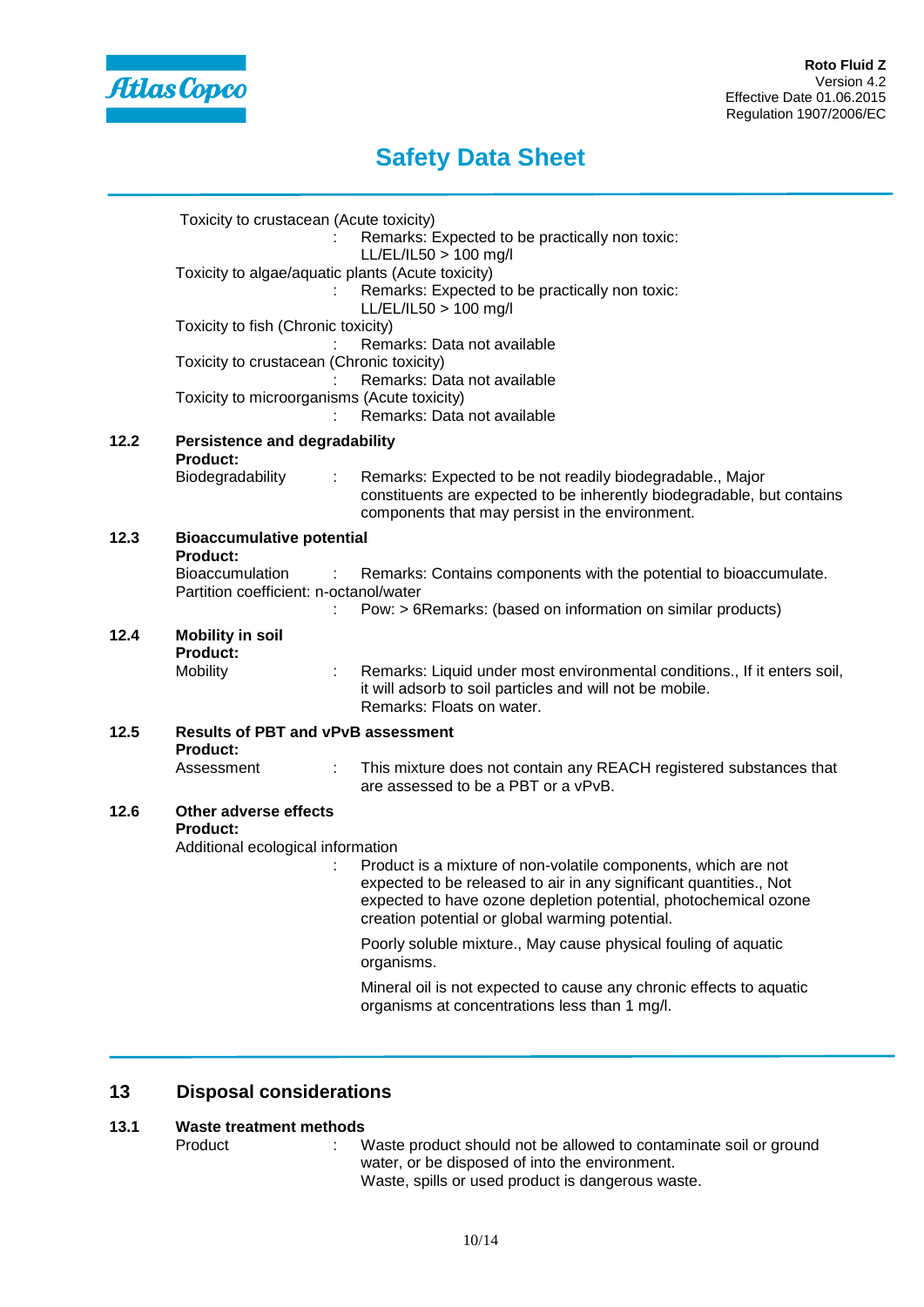

needs to

# **Safety Data Sheet**

|                                                                                 | Disposal should be in accordance with applicable regional, national,<br>and local laws and regulations.<br>Local regulations may be more stringent than regional or national<br>requirements and must be complied with.                                                                                 |
|---------------------------------------------------------------------------------|---------------------------------------------------------------------------------------------------------------------------------------------------------------------------------------------------------------------------------------------------------------------------------------------------------|
| Contaminated packaging                                                          | Dispose in accordance with prevailing regulations, preferably to a<br>recognized collector or contractor. The competence of the collector or<br>contractor should be established beforehand.<br>Disposal should be in accordance with applicable regional, national,<br>and local laws and regulations. |
| Local legislation<br>Waste catalogue<br>÷<br>Waste Code<br><b>Remarks</b><br>÷. | EU Waste Disposal Code (EWC):<br>$13.02.05*$<br>Classification of waste is always the responsibility of the end user.                                                                                                                                                                                   |

## **14 Transport information**

| 14.1 | <b>UN number</b>              |                                                                          |                                                                  |  |  |
|------|-------------------------------|--------------------------------------------------------------------------|------------------------------------------------------------------|--|--|
|      | ADR.                          |                                                                          | Not regulated as a dangerous good                                |  |  |
|      | <b>RID</b>                    |                                                                          | Not regulated as a dangerous good                                |  |  |
|      | <b>IMDG</b>                   |                                                                          | Not regulated as a dangerous good                                |  |  |
|      | <b>IATA</b>                   |                                                                          | Not regulated as a dangerous good                                |  |  |
| 14.2 | Proper shipping name          |                                                                          |                                                                  |  |  |
|      | <b>ADR</b>                    |                                                                          | Not regulated as a dangerous good                                |  |  |
|      | <b>RID</b>                    |                                                                          | Not regulated as a dangerous good                                |  |  |
|      | <b>IMDG</b>                   |                                                                          | Not regulated as a dangerous good                                |  |  |
|      | <b>IATA</b>                   |                                                                          | Not regulated as a dangerous good                                |  |  |
| 14.3 | <b>Transport hazard class</b> |                                                                          |                                                                  |  |  |
|      | ADR.                          |                                                                          | Not regulated as a dangerous good                                |  |  |
|      | <b>RID</b>                    |                                                                          | Not regulated as a dangerous good                                |  |  |
|      | <b>IMDG</b>                   |                                                                          | Not regulated as a dangerous good                                |  |  |
|      | <b>IATA</b>                   |                                                                          | Not regulated as a dangerous good                                |  |  |
| 14.4 | Packing group                 |                                                                          |                                                                  |  |  |
|      | <b>ADR</b>                    |                                                                          | Not regulated as a dangerous good                                |  |  |
|      | <b>RID</b>                    |                                                                          | Not regulated as a dangerous good                                |  |  |
|      | <b>IMDG</b>                   |                                                                          | Not regulated as a dangerous good                                |  |  |
|      | <b>IATA</b>                   |                                                                          | Not regulated as a dangerous good                                |  |  |
| 14.5 | <b>Environmental hazards</b>  |                                                                          |                                                                  |  |  |
|      | ADR.                          |                                                                          | Not regulated as a dangerous good                                |  |  |
|      | RID.                          |                                                                          | Not regulated as a dangerous good                                |  |  |
|      | <b>IMDG</b>                   |                                                                          | Not regulated as a dangerous good                                |  |  |
| 14.6 | Special precautions for user  |                                                                          |                                                                  |  |  |
|      | Remarks                       |                                                                          | Special Precautions: Refer to Chapter 7, Handling & Storage, for |  |  |
|      |                               |                                                                          | special precautions which a user needs to be aware of or needs t |  |  |
|      |                               |                                                                          | comply with in connection with transport.                        |  |  |
| 14.7 |                               | Transport in bulk according to Annex II of MARPOL 73/78 and the IBC Code |                                                                  |  |  |
|      | Pollution category            |                                                                          | Not applicable                                                   |  |  |
|      | Ship type                     |                                                                          | Not applicable                                                   |  |  |
|      | Product name                  |                                                                          | Not applicable                                                   |  |  |

Product name : Not applicable<br>Special precautions : Not applicable

Special precautions :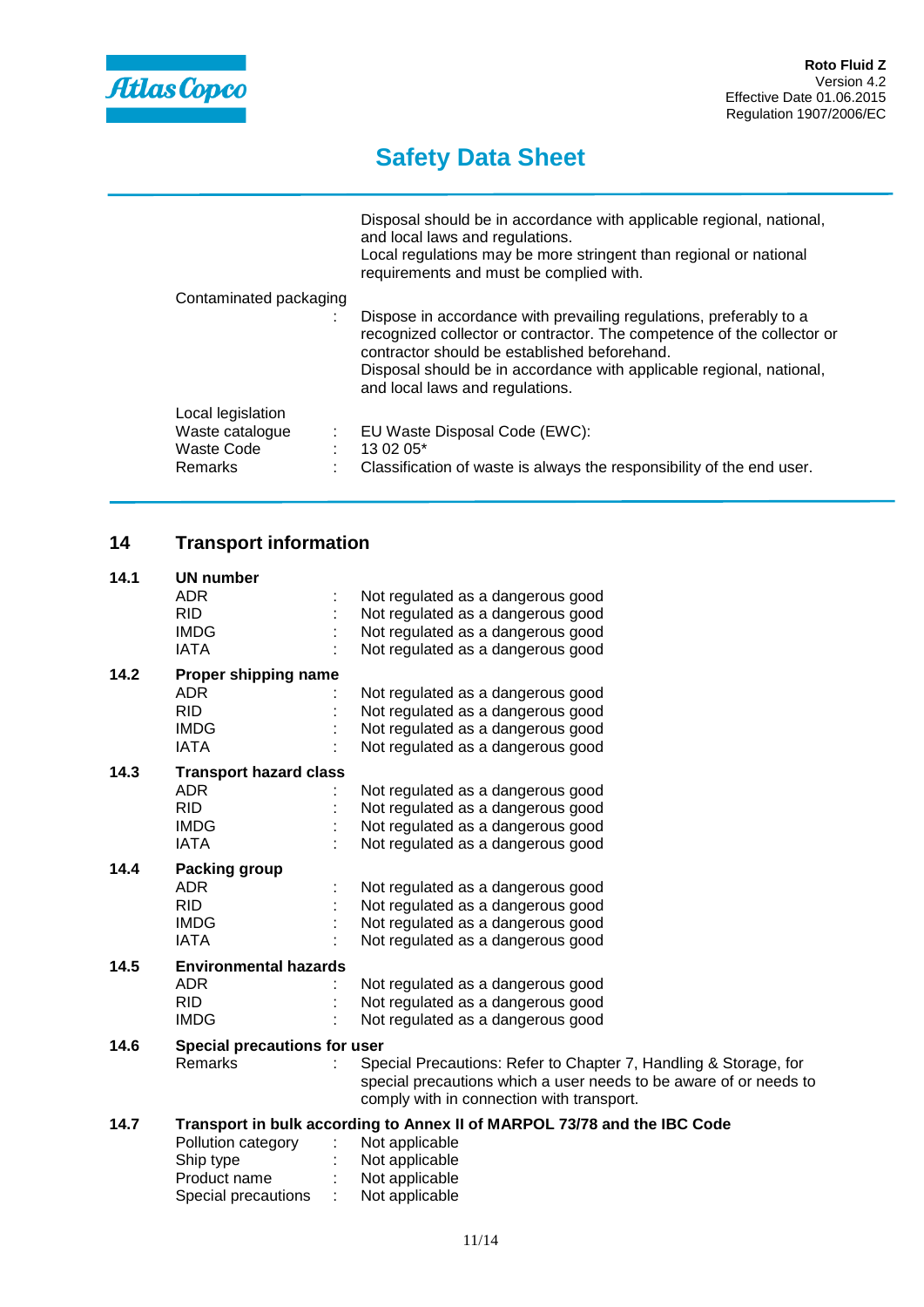

#### **Additional Information**

: MARPOL Annex 1 rules apply for bulk shipments by sea.

### **15 Regulatory information**

#### **15.1 Safety, health and environmental regulations/legislation specific for the substance or mixture**

REACH - List of substances subject to authorisation (Annex XIV)

: Product is not subject to Authorisation under REACH.

Volatile organic compounds  $\cap$   $\alpha$ 

| Other regulations | Environmental Protection Act 1990 (as amended). Health and Safety at<br>Work etc. Act 1974. Consumers Protection Act 1987. Pollution<br>Prevention and Control Act 1999. Environment Act<br>1995. Factories Act 1961. The Carriage of Dangerous Goods and Use<br>of Transportable Pressure Equipment (Amendment) Regulations 2011.<br>Chemicals (Hazard Information and Packaging for Supply) Regulations<br>2009. Control of Substances Hazardous to Health Regulations 2002<br>(as amended). Merchant Shipping (Dangerous Goods and Marine<br>Pollutants) Regulations 1997. Reporting of Injuries, Diseases and<br>Dangerous Occurrences Regulations 1995 (as amended). Personal<br>Protective Equipment Regulations 2002. Personal Protective<br>Equipment at Work Regulations 1992. Hazardous Waste (England and<br>Wales) Regulations 2005(as amended). Control of Major Accident<br>Hazards Regulations 1999 (as amended). Renewable Transport Fuel<br>Obligations Order 2007 (as amended). Energy Act 2011.<br>Environmental Permitting (England and Wales) Regulations 2010 (as<br>amended). Waste (England and Wales) Regulations 2011 (as<br>amended). Planning (Hazardous Substances) Act 1990 and associated<br>regulations. The Environmental Protection (Controls on Ozone-<br>Depleting Substances) Regulations 2011. |
|-------------------|--------------------------------------------------------------------------------------------------------------------------------------------------------------------------------------------------------------------------------------------------------------------------------------------------------------------------------------------------------------------------------------------------------------------------------------------------------------------------------------------------------------------------------------------------------------------------------------------------------------------------------------------------------------------------------------------------------------------------------------------------------------------------------------------------------------------------------------------------------------------------------------------------------------------------------------------------------------------------------------------------------------------------------------------------------------------------------------------------------------------------------------------------------------------------------------------------------------------------------------------------------------------------------------------------------------------------------------|
|                   | The components of this product are reported in the following inventories:                                                                                                                                                                                                                                                                                                                                                                                                                                                                                                                                                                                                                                                                                                                                                                                                                                                                                                                                                                                                                                                                                                                                                                                                                                                            |

| <b>EINECS</b> | All components listed or polymer exempt. |
|---------------|------------------------------------------|
| TSCA          | All components listed.                   |

### **15.2 Chemical Safety Assessment**

No Chemical Safety Assessment has been carried out for this substance/mixture by the supplier.

## **16 Other information**

# **16.1 Full text of H-Statements**

: May be fatal if swallowed and enters airways.

#### **16.2 Full text of other abbreviations**

Asp. Tox. : Aspiration hazard

Abbreviations and Acronyms

: The standard abbreviations and acronyms used in this document can be looked up in reference literature (e.g. scientific dictionaries) and/or websites.

ACGIH = American Conference of Governmental Industrial Hygienists ADR = European Agreement concerning the International Carriage of Dangerous Goods by Road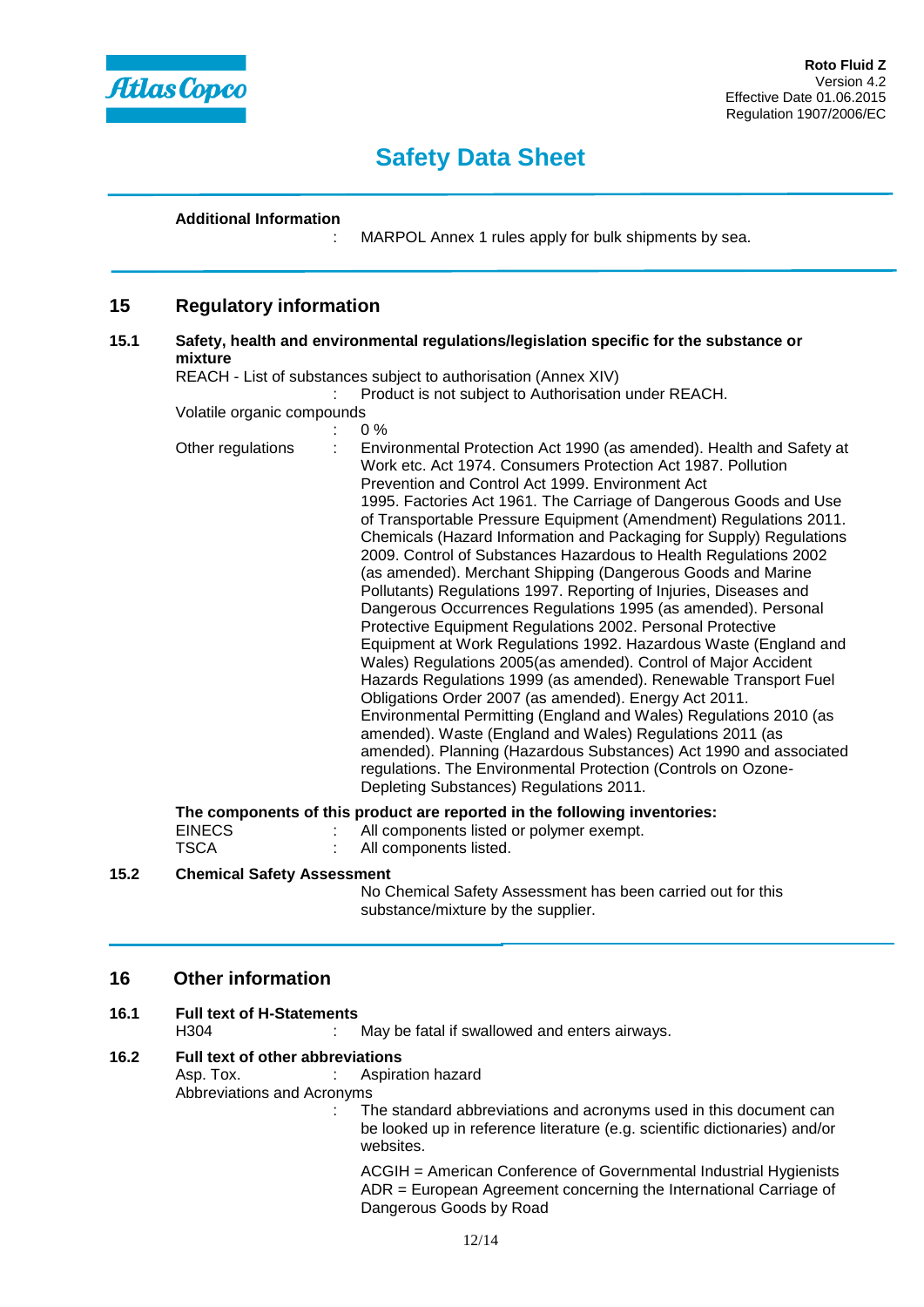

AICS = Australian Inventory of Chemical Substances ASTM = American Society for Testing and Materials BEL = Biological exposure limits BTEX = Benzene, Toluene, Ethylbenzene, Xylenes CAS = Chemical Abstracts Service CEFIC = European Chemical Industry Council CLP = Classification Packaging and Labelling COC = Cleveland Open-Cup DIN = Deutsches Institut fur Normung DMEL = Derived Minimal Effect Level DNEL = Derived No Effect Level DSL = Canada Domestic Substance List EC = European Commission EC50 = Effective Concentration fifty ECETOC = European Center on Ecotoxicology and Toxicology Of Chemicals ECHA = European Chemicals Agency EINECS = The European Inventory of Existing Commercial Chemical **Substances** EL50 = Effective Loading fifty ENCS = Japanese Existing and New Chemical Substances Inventory EWC = European Waste Code GHS = Globally Harmonised System of Classification and Labelling of Chemicals IARC = International Agency for Research on Cancer IATA = International Air Transport Association IC50 = Inhibitory Concentration fifty IL50 = Inhibitory Level fifty IMDG = International Maritime Dangerous Goods INV = Chinese Chemicals Inventory IP346 = Institute of Petroleum test method  $N^{\circ}$  346 for the determination of polycyclic aromatics DMSO-extractables KECI = Korea Existing Chemicals Inventory LC50 = Lethal Concentration fifty LD50 = Lethal Dose fifty per cent. LL/EL/IL = Lethal Loading/Effective Loading/Inhibitory loading LL50 = Lethal Loading fifty MARPOL = International Convention for the Prevention of Pollution From Ships NOEC/NOEL = No Observed Effect Concentration / No Observed Effect Level OE\_HPV = Occupational Exposure - High Production Volume PBT = Persistent, Bioaccumulative and Toxic PICCS = Philippine Inventory of Chemicals and Chemical Substances PNEC = Predicted No Effect Concentration REACH = Registration Evaluation And Authorisation Of Chemicals RID = Regulations Relating to International Carriage of Dangerous Goods by Rail SKIN DES = Skin Designation STEL = Short term exposure limit TRA = Targeted Risk Assessment TSCA = US Toxic Substances Control Act TWA = Time-Weighted Average vPvB = very Persistent and very Bioaccumulative